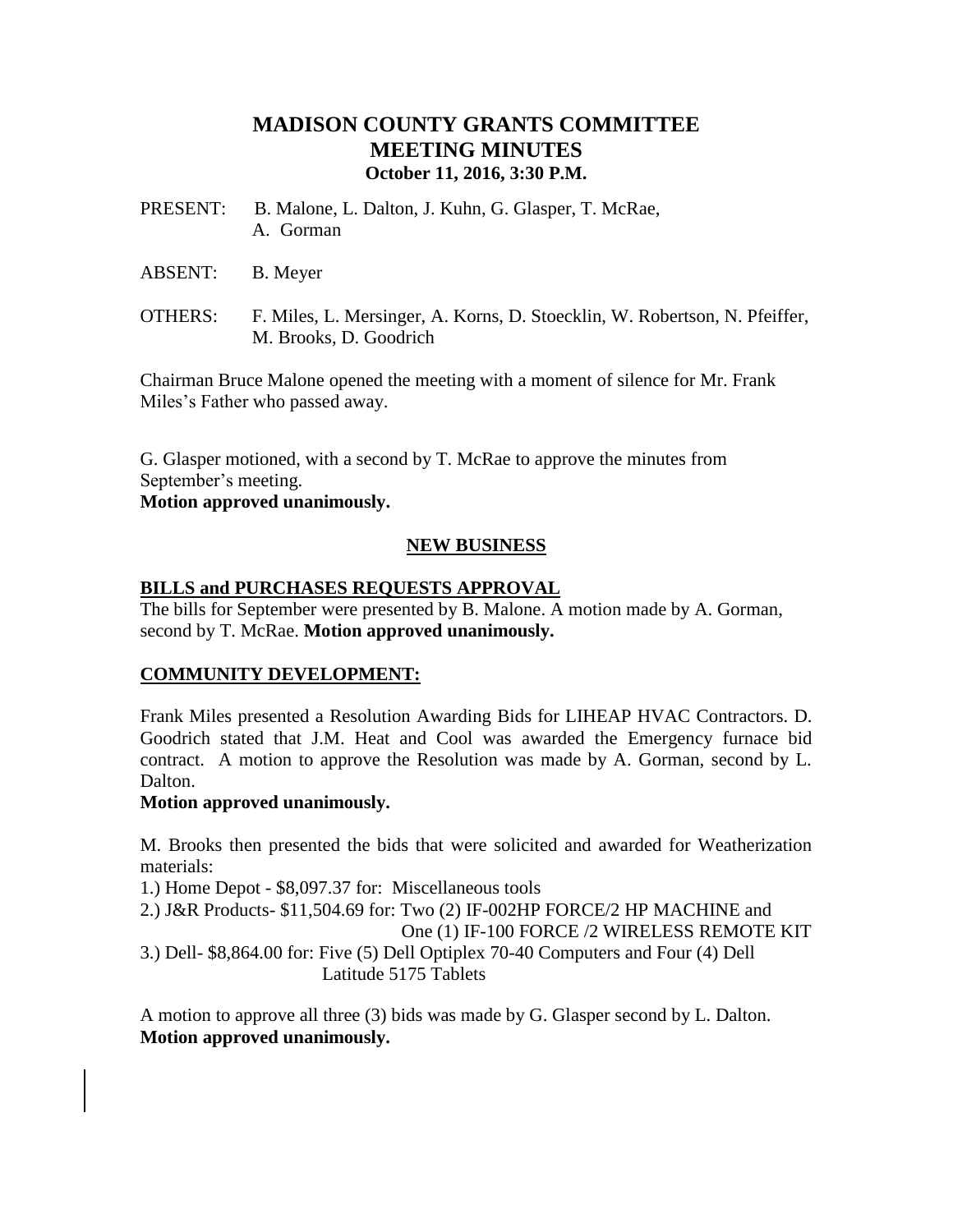## **Madison County Employment and Training Administrator Update**

Mr. Stoecklin stated that the Jobs Plus Fair that was held on Thursday, September 15, held at the Gateway Center from 1-5 was a success. He estimated that 130 jobs were offered that day. He also spoke about business retention and expansion. Ameren and several other state wide utilities have gone together to do a business retention program called CORE. Mr. Stoecklin also commented that they have been in contact with the Madison school district regarding the Greenhouse that they built with the garden project. They want to have the kids plant, grow, then harvest the crops and then sell them at a type of farmer's market for possibly 3 weekends. He also mentioned that he will be meeting with SIUE Chancellor Pembrook regarding a workforce program to see if other skill sets can be taught at the university that do not necessarily lead to a degree but to lead to skill sets that businesses need in the area.

## **MCCD ADMINISTRATOR UPDATE**

Mr. Miles discussed October 2016 updates. Areas we are working on is the Energy Advisory Board, appointed by Chairman Dunstan, chaired by Melissa Erker of Phillips 66. Purpose is to develop a way of communication between the Energy sector and the County. He also stated that they had discussions with IEPA regarding speeding up the process of permits. He also stated we are establishing the Madison County Office on Aging (MCOA) for senior services which could include LIHEAP, food, shelter, and employment training. These services will be coordinated through MCOA. Mr. Miles also talked about the SIUE Community TASK Force that has been established by Chairman Dunstan and will be formally announced this week. This TASK force would identify ways to work between some public and private partnerships.

Austin Korns gave a briefing on the St. Louis Chamber update and suggested everyone should check out the website STLGateway.com that is a tool that we use to advertise Madison County.

Mr. Miles then gave a handout to all committee members showing the October 2016 Loan updates.

L. Mersinger then presented the Final copy of the 2017 CDBG Application and Materials.

A. Gorman expressed her appreciation to MCCD & to Lisa Mersinger on the phenomenal job that was done on the application and she appreciates the work that was put into the application. B. Malone seconded that comment and to the committee for the great job that they have done on the application also.

Next meeting date: Monday, November 7, 2016 at 3:30pm.

### **ADJOURNMENT:**

A motion to adjourn was made by G. Glasper, second by L. Dalton **Motion approved unanimously.**